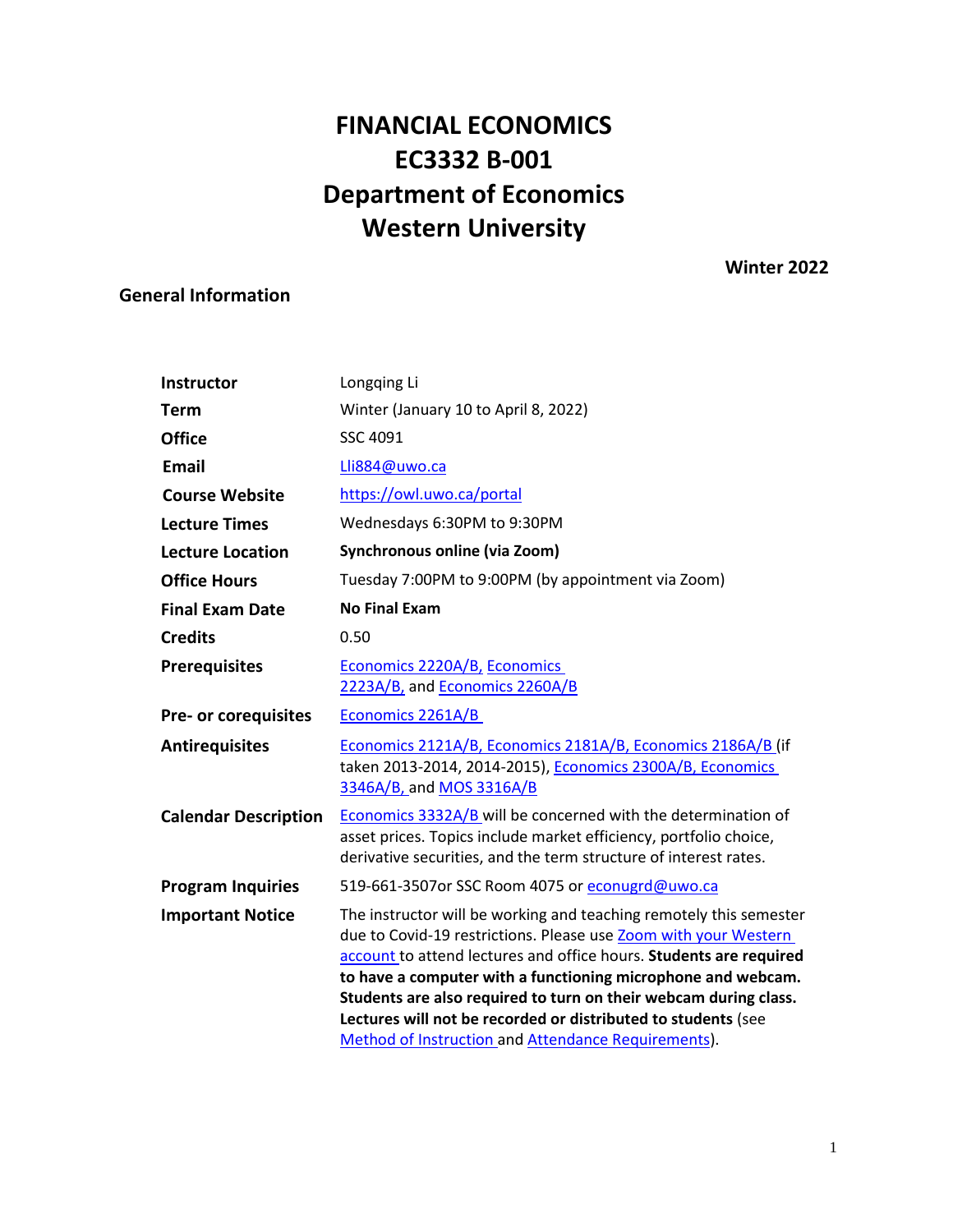# **Registration**

You are responsible for ensuring you are registered in the correct courses. If you are not registered in this course, the Department will not release any of your marks until your registration is corrected. You may check your timetable by using the Login on the Student Services website at [https://student.uwo.ca.](https://student.uwo.ca/) If you notice a problem, please contact your home Faculty Academic Counsellor immediately.

# **Prerequisite Note**

The prerequisites for this course are[: Economics 2220A/B,](https://westerncalendar.uwo.ca/Courses.cfm?CourseAcadCalendarID=MAIN_011251_1&SelectedCalendar=Live&ArchiveID=) [Economics 2223A/B,](https://westerncalendar.uwo.ca/Courses.cfm?CourseAcadCalendarID=MAIN_012276_1&SelectedCalendar=Live&ArchiveID=) and [Economics](https://westerncalendar.uwo.ca/Courses.cfm?CourseAcadCalendarID=MAIN_005533_1&SelectedCalendar=Live&ArchiveID=)  [2260A/B](https://westerncalendar.uwo.ca/Courses.cfm?CourseAcadCalendarID=MAIN_005533_1&SelectedCalendar=Live&ArchiveID=) Pre-or Corequisite for this course is **Economics 2261A/B**. Antirequisites for this course are: [Economics 2121A/B,](https://www.westerncalendar.uwo.ca/Courses.cfm?CourseAcadCalendarID=HURON_014956_1&SelectedCalendar=Live&ArchiveID) [Economics](https://www.westerncalendar.uwo.ca/Courses.cfm?CourseAcadCalendarID=MAIN_026777_1&SelectedCalendar=Live&ArchiveID) [2181A/B,](https://www.westerncalendar.uwo.ca/Courses.cfm?CourseAcadCalendarID=MAIN_026777_1&SelectedCalendar=Live&ArchiveID) [Economics 2186A/B \(](https://www.westerncalendar.uwo.ca/Courses.cfm?CourseAcadCalendarID=MAIN_005730_1&SelectedCalendar=Live&ArchiveID)if taken 2013-2014, 2014-2015), [Economics](https://www.westerncalendar.uwo.ca/Courses.cfm?CourseAcadCalendarID=KINGS_022920_1&SelectedCalendar=Live&ArchiveID) [2300A/B,](https://www.westerncalendar.uwo.ca/Courses.cfm?CourseAcadCalendarID=KINGS_022920_1&SelectedCalendar=Live&ArchiveID) [Economics 3346A/B, a](https://www.westerncalendar.uwo.ca/Courses.cfm?CourseAcadCalendarID=HURON_007862_1&SelectedCalendar=Live&ArchiveID)nd [MOS 3316A/B.](https://www.westerncalendar.uwo.ca/Courses.cfm?CourseAcadCalendarID=HURON_023793_1&SelectedCalendar=Live&ArchiveID)

You are responsible for ensuring that you have successfully completed all course prerequisites, and that you have not taken any antirequisite courses. Lack of prerequisites may not be used as a basis for appeal. If you are found to be ineligible for a course, you may be removed from it at any time and you will receive no adjustment to your fees. This decision cannot be appealed.

If you find that you do not have the course prerequisites, it is in your best interest to drop the course well before the end of the add/drop period. Your prompt attention to this matter will not only help protect your academic record but will ensure that spaces become available for students who require the course in question for graduation.

Please note that to understand financial models, students must understand statistics. The course will include a review of some of the statistical principles needed for this the course. However, this review is not a substitute for having taken statistics courses. Students are responsible for reviewing and understanding the statistical principles covered in pre-requisite courses.

# **Course Objectives**

This course is an introduction to financial economics. Its objective is to introduce students to the principles of financial asset pricing and investment decisions under uncertainty. Topics include financial institutions, time value of money, risk-return trade-offs, market efficiency, portfolio choice, the Capital Asset Pricing Model (CAPM), Arbitrage Pricing Theory (APT), fixed income securities and, if time permits, selected topics on derivative securities.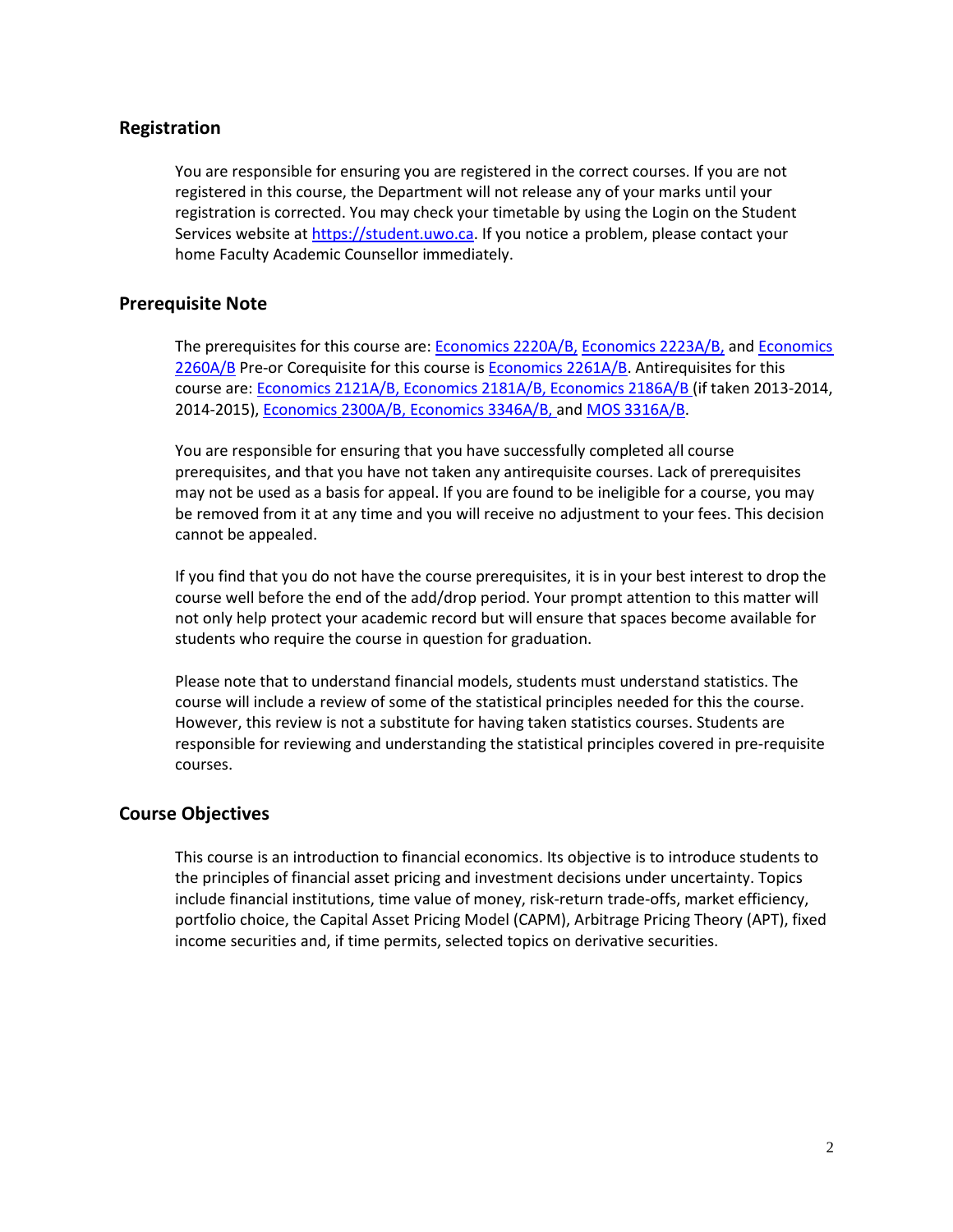# **Learning Outcomes**

After successful completion of the course, students should be able to:

- 1. Evaluate risk-return trade-offs in financialmarkets
- 2. Understand optimal portfolio allocationstrategies
- 3. Understand the valuation of equity and fixed-incomesecurities
- 4. Understand equilibrium and arbitrage pricingmodels
- 5. Develop simple investment and tradingstrategies
- 6. Understand the institutional environment governing financial markets in Canada

# **Technical Requirements**

Students are required to have access to the following hardware and software while taking this course:

- Laptop or desktop computer with teleconferencing capabilities (i.e., with a working microphone and webcam).
- Stable internet connection
- Microsoft Word, Microsoft Excel, Microsoft PowerPoint and a PDF Reader/Editor
- Google Chrome or Mozilla Firefox (preferred forOWL)

The instructor is not responsible for providing technical support. If you require technical assistance, please consult OWL's Help page or contact the Technology Services Helpdesk.

# **Required Textbook**

Fundamentals of Investing, Chad J. Zutter, Scott Smart, 14<sup>th</sup> Edition ISBN-13: 9780135179314

# **Suggested Textbooks**

Students should consider using the following books to support their learning for this course and for future reference:

- Berk, J., DeMarzo, P., and Stangeland, D. (2018), Corporate Finance, 4<sup>th</sup> Canadian Edition, Pearson Canada. ISBN-10: 0134632281
- Campbell, J. (2017), Financial Decisions and Markets A Course in Asset Pricing, 1<sup>st</sup> Edition, Princeton University Press. ISBN-10: 0691160805.
- Cochrane, J. (2005), Asset Pricing, Revised Edition, Princeton University Press. ISBN-10: 0691121370.
- Hull, J., (2017), Options, Futures, and Other Derivatives,  $10^{th}$  Edition, Pearson. ISBN-10: 013447208X.
- Poitras, G. (2004), Security Analysis and Investment Strategy, 1<sup>st</sup> Edition, Wiley-Blackwell. ISBN-10: 9781405112482.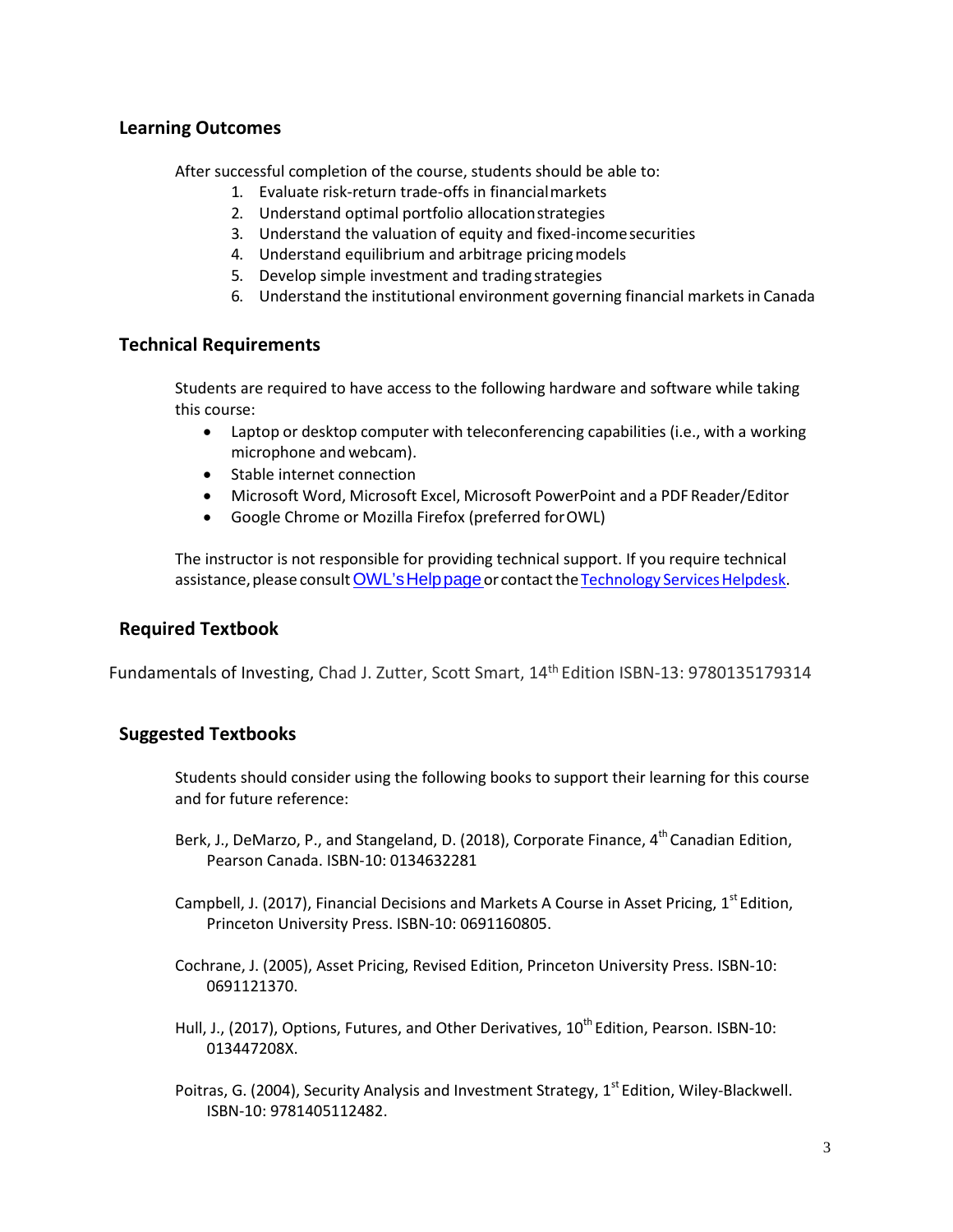# **Additional Material**

Lecture notes, practice problems, assignments and other supplemental material will be available through the course website. Additional readings (e.g., book chapters, academic articles, etc.) will be available through the course website or the University Library.

Materials available for download from the course website will be posted in HTML, PDF, MS PowerPoint, MS Word or MS Excel format. Students should have access to software packages to access these files while taking the course.

# <span id="page-3-0"></span>**Method of Instruction**

**There will be one lecture per week delivered online via Zoom.** The zoom link will be distributed to registered students ahead of the first lecture. **Please note that only participants using UWO credentials will be given access to lectures. Students are required to turn on their cameras during lectures.** If a student faces an extraordinary circumstance that makes using the camera impossible, the student must contact the instructor in advance to request special permission for different arrangements.

Lectures will consist of a combination of presentations and class discussions. In addition to the graded components of the course (se[e Grading s](#page-5-0)ection), a set of **required readings** will be assigned every week (see [Course Schedule and Readings s](#page-11-0)ection). **Students must complete all required readings prior to the lecture to which they areassigned.**

**Lectures are expected to be interactive and active participation is strongly encouraged and graded.** During lectures, the instructor will randomly select students to present a summary of the assigned readings. Students will be granted participation marks based on the quality of their summaries and class discussions.

**Please note that due to time constraints, not all assigned materials (e.g., readings, assignments, etc.) will be covered during scheduled class meetings. However, students are still responsible for studying these materials as they will be tested or included in graded components of the course.**

### <span id="page-3-1"></span>**Attendance Requirements**

Students enrolled in the course are expected to attend all online lectures (see [Method of](#page-3-0) [Instruction s](#page-3-0)ection) at the scheduled times (see [General Information s](#page-0-0)ection). **Please do not register for this course if you cannot attend lectures at the scheduled times or if you do not have a computer with a working microphone and webcam.**

**Lectures for this course will not be recorded or distributed to students. In addition, students are neither allowed to record nor allowed to distribute any lectures, class sessions, meetings, presentations, or any other course materials** (se[e Professionalism,](#page-10-0) [Privacy and](#page-10-0) Copyright section).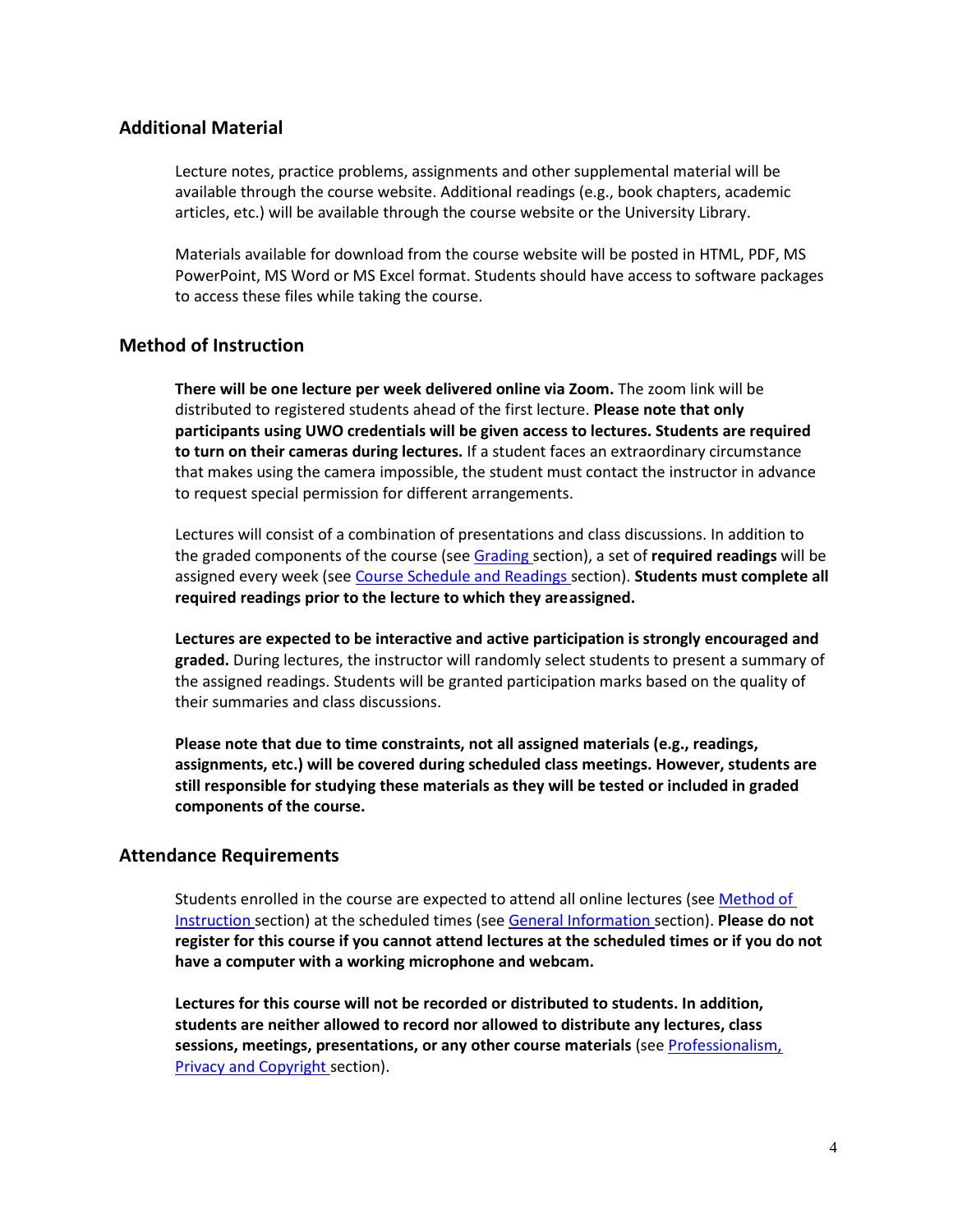Except for students with approved accommodations or a documented illness, no special provisions will be made for students who miss a lecture. Prior to registering in this course, students should understand that their absences could adversely affect their overall class performance. **Therefore, students who cannot attend class regularly should not enroll in the course, and if they do, they do so at their own risk.**

### **Online Etiquette**

Some components of this course will involve online interactions. To ensure the best experience for all students, please honor the following rules of etiquette:

- Connect to class on time.
- Use a desktop computer or laptop if possible (as opposed to a cell phone ortablet).
- Ensure that you are in a private location to protect the confidentiality of discussions.
- To minimize background noise, kindly mute your microphone for the entire class until you are invited to speak, unless directedotherwise.
- Please be prepared to turn your video camera off at the instructor's request if the internet connection becomes unstable.
- Unless invited by your instructor, do not share your screen in themeeting.

The course instructor will act as moderator for the class and will deal with any questions from participants. To participate, please follow these guidelines:

- If you wish to speak, use the "raise hand" function and wait for the instructor to acknowledge you before beginning your comment or question.
- Remember to unmute your microphone and make sure that your video camera ison before speaking.
- Self-identify when speaking.
- Remember to mute your microphone after speaking, unless directed otherwise.

Other general considerations:

- Keep in mind the different cultural and linguistic backgrounds of the students in the course.
- Be courteous toward the instructor, your colleagues, and authors whose workyou are discussing.
- Be respectful of the diversity of viewpoints that you will encounter in the class andin your readings. The exchange of diverse ideas and opinions is part of the scholarly environment.
- Be professional and scholarly in all online postings. Cite the ideas ofothers appropriately.
- Note that disruptive behavior of any type during online classes, including inappropriate use of the chat function, isunacceptable.
- Students found guilty of Zoom-bombing a class or of other serious onlineoffenses may be subject to disciplinary measures under the Code of Student Conduct.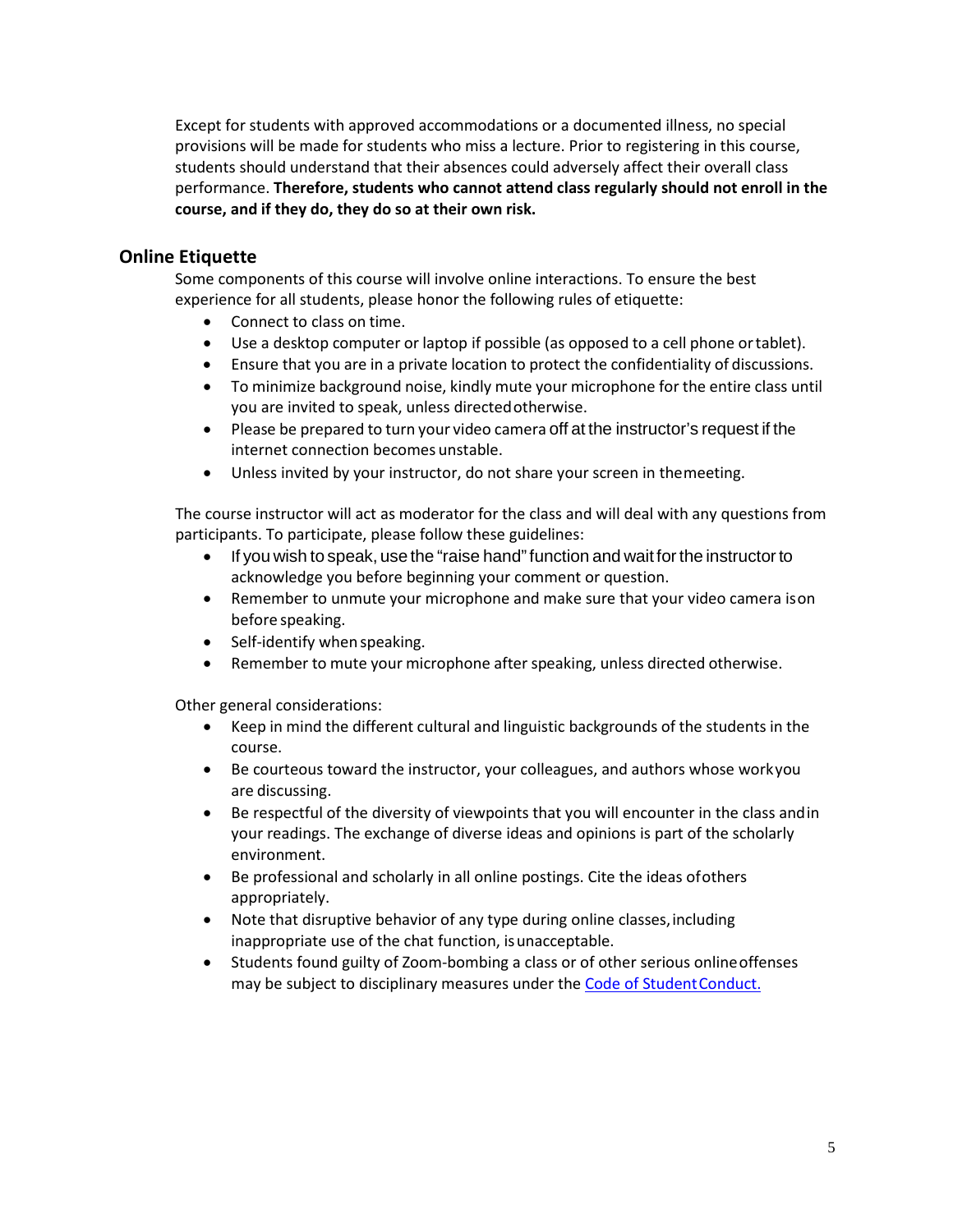# **Office Hours**

**All office hours will be held online via Zoom. The zoom link will be distributed to registered students during the first lecture.**

**To facilitate coordination and the proper use of online resources, students are required to make an appointment 24hrs in advance if they plan to attend office hours.**

Students having difficulty understanding the course material are strongly encouraged to attend office hours as soon as possible to clarify their understanding. Most of the topics covered in the course require a clear understanding of concepts previously covered in class or in prerequisite and corequisite courses.

During office hours, the instructor will try to explain the concepts that need clarification. **For questions involving assignments, students are required to show that they have attempted to solve the assigned problems before the instructor provides any assistance. The instructor will not give the answers to any of the problems in the assignments prior to their due date.**

# **Communications**

Except for lectures and office hours, students should use email for communicating with the instructor. **Questions that require the explanation of complex concepts or typing equations should only be asked during office hours and will not be answered by email.**

**Emails will be answered within 24 hours during weekdays only.** Emails sent on Fridays or during the weekend will be answered the following Monday. Emails sent during a holiday, will be answered the next working day.

**Student emails should include the course code (i.e., Econ 3332) in the subject line and the student's full name and ID in the signature. The instructor will only answer emails from Western University accounts. Emails from third party accounts will be disregarded.**

# <span id="page-5-0"></span>**Grading**

| Participation                | 10%  |
|------------------------------|------|
| Assignments (4 Problem Sets) | 50%  |
| Quizzes (Best 3 out of 4)    | 20%  |
| <b>Group Presentation</b>    | 20%  |
| <b>Total</b>                 | 100% |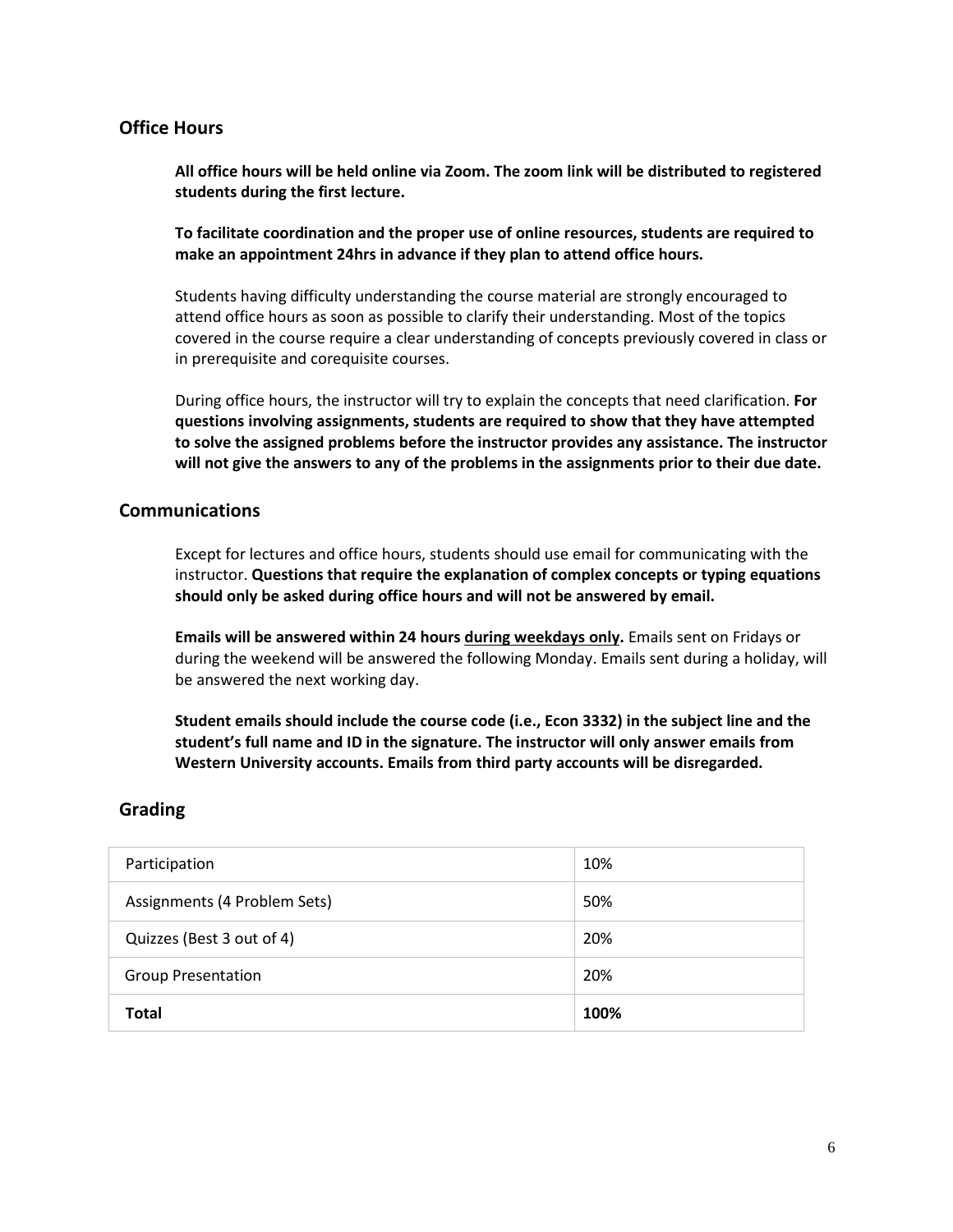# **Participation (10%)**

### **Work type:**

• Individual

### **Context:**

- Students are expected to actively contribute to classdiscussions.
- During each lecture, the instructor will randomly select a few students to presenta summary of the assigned readings for that lecture.

### **Evaluation:**

• Students will be evaluated based on the quality of their contributions to class discussions, as well as on their demonstrated ability to summarize, explain and apply the concepts covered in class and in the assignedreadings.

# **Group Assignments (50%)**

### **Work type:**

• Groups (minimum 3 students, maximum 4students)

# **Context:**

- Students are required to solve **four problem sets** ingroups.
- Each group assignment is a team effort, and all members of the team will receive the same mark. While one person may be designated as the "project lead," it is absolutely essential that all team members participate in the work from beginning to end. (Poor editing and grammatical mistakes are usually a sign of absence of teameffort.)
- **The assignments should be typed.** Equations and some calculations may be handwritten, but all handwriting must be clear and legible. No marks will be given for work that is difficult to read or understand. In case when drawing diagrams in Word may be time-consuming. it is perfectly acceptable to draw diagrams with a pen and ruler, and to scan theminstead.
- To submit an assignment, students are required to upload an **electronic copy** of their work to the course website OWL. Assignments submitted by email will **NOT** beaccepted.
- Each assignment should include **a single PDF file** with answers to all problems (including all relevant work) and, if applicable, clear references to all appendixes or additional files used to solve each section (e.g., MS Excel spreadsheets, computer code, etc.). All relevant files used to solve the assignment should be uploaded to the course website as part of a complete submission.
- I am available to answer clarifying questions and discuss those concepts from the course which may not have been well understood. For reasons of fairness, however, I will not answer questions of the type "here is a draft of our assignment – please have a look at it and tell us if we're on the right track."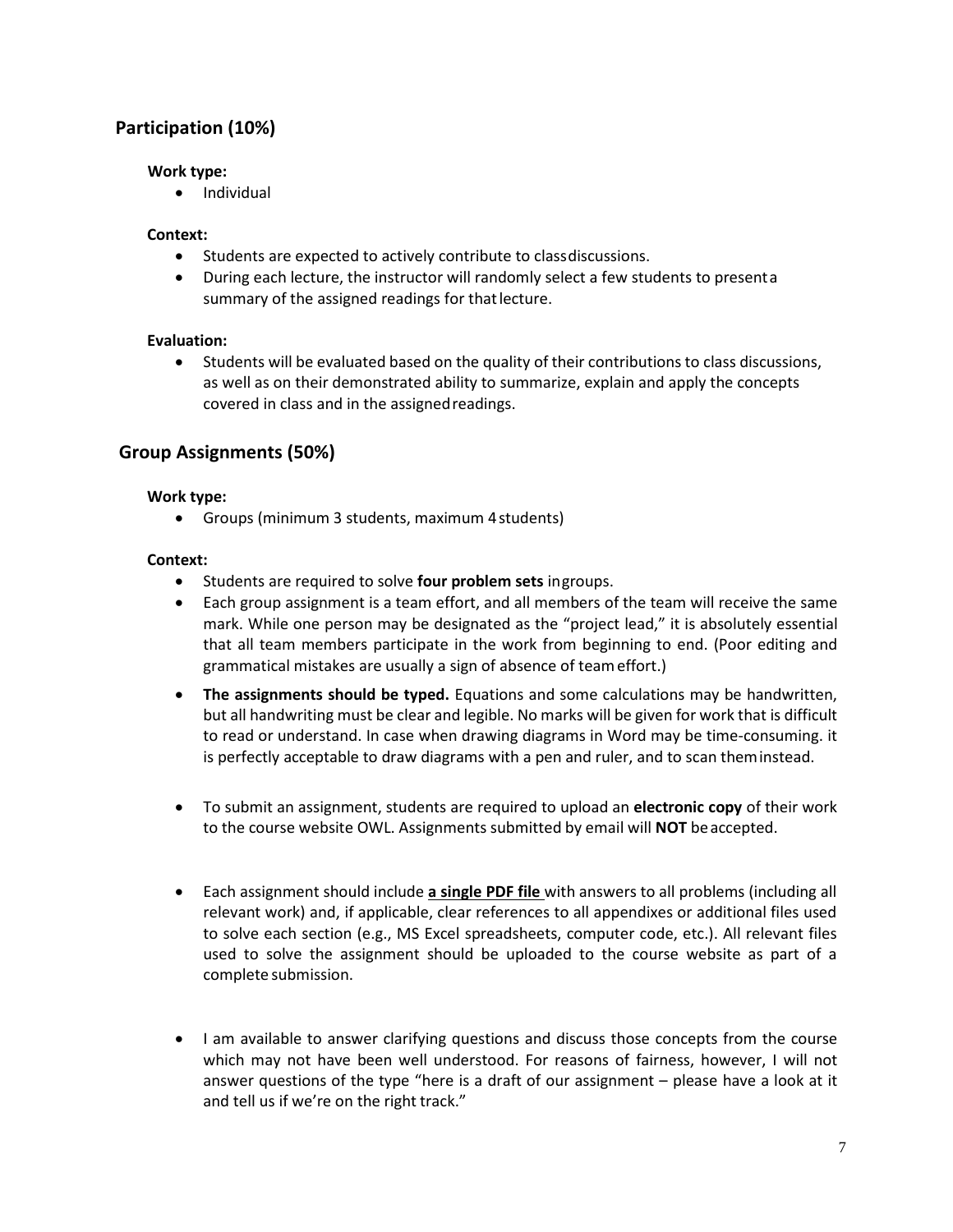- Students must register their groups by the deadline specified in the [Course Schedule and](#page-11-0)  [Readings](#page-11-0) section. To register a group, students must complete the *Group Registration Form*  provided in the course website. Once completed, the communications representative of the group should submit the form by email to theinstructor.
- Students may select their group members, but groups must remain unchanged throughout the duration of the course. Students not registered in a group by the registration deadline, will be placed in groups at random.
- Students should check the course website regularly to know when a new assignment is posted and when it is due.
- Students should always keep copies of their assignments for their own records.
- Students are expected to know how to use MS Excel, which might be required for completing assignments and other graded components of this course. Other software packages (e.g., R, Matlab, Python, etc.) may be used but are notrequired.

### **Evaluation:**

- Each assignment will be graded out of 100marks.
- Each group will be graded based on the accuracy and style of its assignments.
- Except for extenuating circumstances, where all students in a group are granted accommodation according to University policies and procedures (see the *Policy on Tests, Final Exams and on Missed Academic Responsibilities* below), **late assignments will not be accepted and will receive a grade ofzero.**
- **Graded assignments will be returned to students within two weeks of theirsubmission.**

| -<br>Assignment | Chapter    | Deadline (All Assignments Due<br>at Midnight 11:59PM) |
|-----------------|------------|-------------------------------------------------------|
| HW1             | Ch 2,3,4   | Feb 6                                                 |
| HW <sub>2</sub> | Ch 5,6,7   | Feb 27                                                |
| HW <sub>3</sub> | Ch 8,10    | March 20                                              |
| HW4             | Ch 9,11,13 | April 10                                              |

#### **Assignment Due Date**

# **In-class Quizzes (20%)**

### **Work type:**

• Individual

### **Context:**

- Students are required to write **four quizzes** in class.
- **Quizzes will take place at the beginning of lectures.** Students are required to solve all quizzes during the time allotted in class and they must follow the University online [proctoring guidelines,](https://www.uwo.ca/univsec/pdf/onlineproctorguidelines.pdf) which include keeping cameras on (with no background filters) during the entirequiz.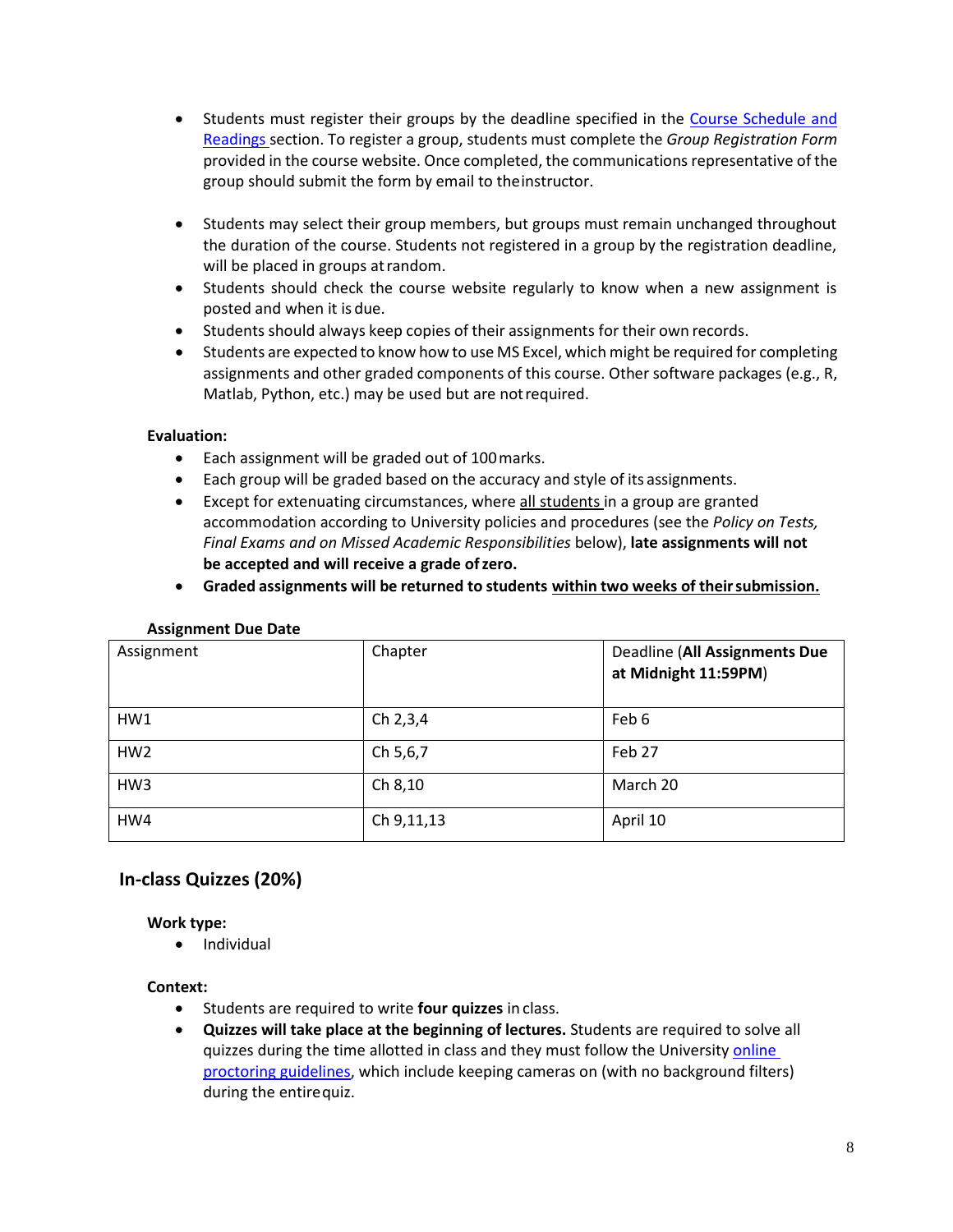- **Quizzes must be solved individually.** Students who try to consult their textbooks, notes or other external resources while solving a quiz will likely run out of time and will not be able to complete theassessment.
- Students are only allowed to use the following materials when solving a quiz:
	- o Personal computer to access the quiz through the course website (no other material or communications should be accessed with a computer orpersonal device)
	- o Pens, pencils, scrap paper anderasers
	- o Non-programmable calculators
	- o One formula sheet
- **The required formula sheets should only include formulas** (i.e., paragraphs, graphs, and other materials are not allowed). The formula sheet for should not exceed one single-sided page. A page refers to a letter size page (215.9  $\times$  279.4 millimeters or  $8.50 \times 11.00$  inches). Violations will be subject to mark deductions.
- **Formula sheets should be written individually and cannot be sharedamong students.**
- Students should check the course website regularly to confirm the date and time of each quiz (se[e Course Schedule and Readingss](#page-11-0)ection).

# **Evaluation:**

- Each quiz will be graded out of 100marks.
- Except for extenuating circumstances, where a student is granted accommodation according to University policies and procedures (see the *Policy on Tests, Final Examsand on Missed Academic Responsibilities* below), **late quizzes or quizzes not written during scheduled times will not be accepted and will receive a grade ofzero.**
- **Grades will be uploaded in the course website within two weeks of the quizdate.**

| <b>Quizzes</b> | Chapter         | <b>Date</b> |
|----------------|-----------------|-------------|
| Quiz 1         | $Ch.2$ and 3    | Jan 26      |
| Quiz 2         | Ch. $4$ and $5$ | Feb 16      |
| Quiz 3         | Ch. $6$ and $7$ | March 9     |
| Quiz 4         | Ch. 10 and 11   | March 30    |

### **In-class Quiz Date**

# **Group Presentation (20%)**

Grades will be based on the presentations, feedback from peers, and feedback from the industry panel (if applicable). The slide presentations must be submitted and will also determine the grade.

- All **members must participate** in the presentation. Presentations will be limited to **15minutes** per group.
- The presentations will take place in the last scheduled class.
- Each group will design their own independent research project related to investing. Groupswill present their results during class in the last lecture.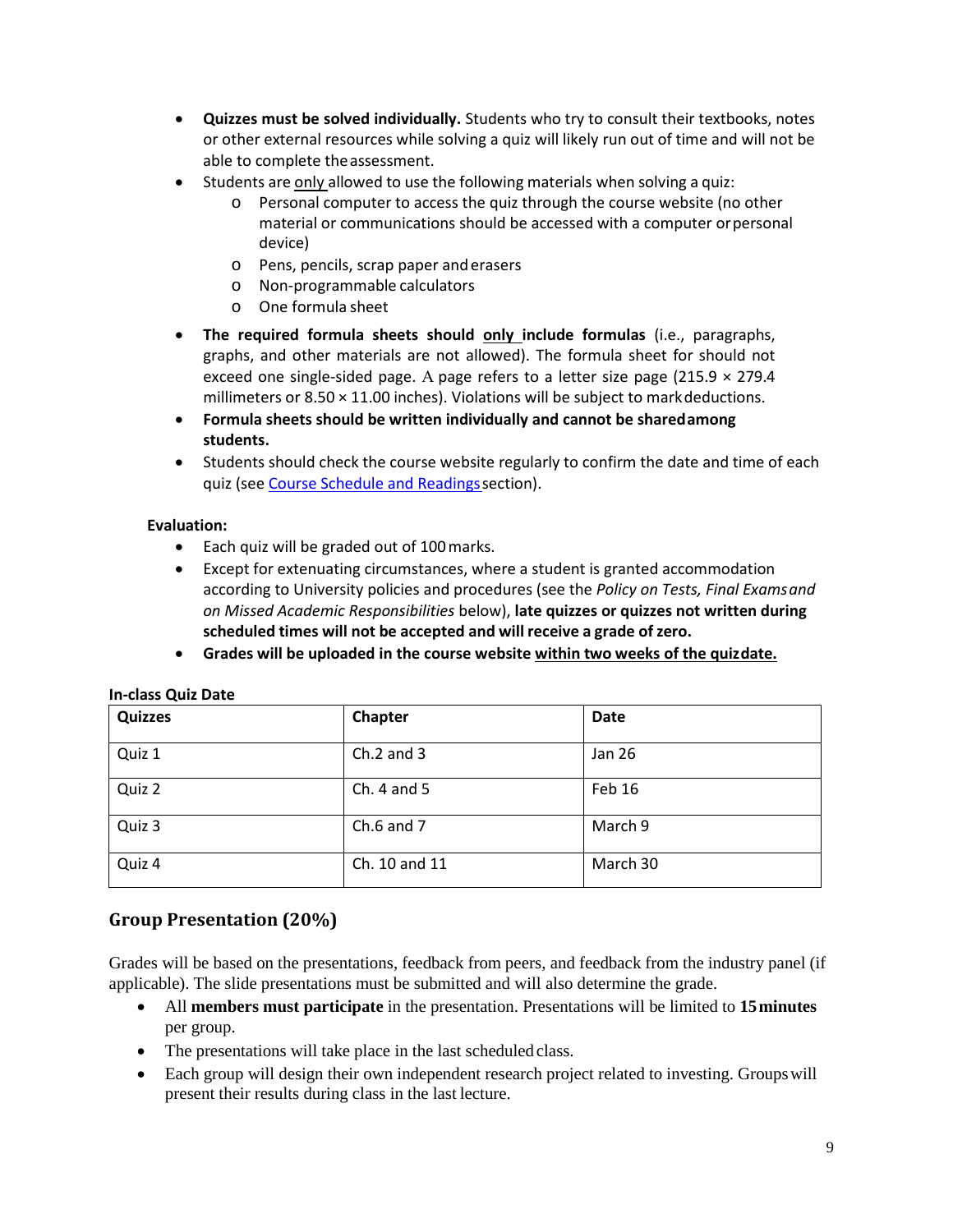- The project should be focused on bond, equity or portfolio analysis and valuation, although you may choose a different project with permission. Each project is required to have a financial economics perspective and incorporate statistical analysis.
- Each group must email a copy **of the PowerPoint document** to the instructors at the start of the last class. This document should include the presentation which summarizes findings, investment recommendations, as well as relevant information sources. Students can also submit supporting documents, such as calculations in excel files, etc.

# **Missing a Quiz or a Deadline**

# **Quizzes:**

- **Missing a quiz without a documented justification and accommodation granted in accordance with University policies and procedures will result in a grade of zero for that component of the course.**
- In accordance with University policies, students unable to write a quiz because of illness or other circumstances beyond their control must contact the instructor in writing as soon as possible explaining thesituation.
- If a student misses one quiz and has been granted accommodation in accordance with University policies and procedures, the student's final grade will be determined based on the performance of the four remaining quizzes (i.e., the missed quiz will be treated as the quiz with the lowest mark and it will be dropped from the final grade calculation).
- If a student misses a second quiz and has been granted accommodation inaccordance with University policies and procedures, the weight of the second missed quiz will be distributed across the remaining quizzes written by the student.
- Students who have missed one or more quizzes and have been granted accommodation in accordance with University policies and procedures might be given a longer or more difficult quiz than those given to students who have not missed any quizzes. These modifications are needed to conduct a comprehensive assessment of the course material.
- **If a student misses three or more quizzes, the student will fail to complete the necessary work for assessing course performance. In this case, the student will receive a failing grade** unless the student has been granted accommodation in accordance with University policies and procedures.

# **Assignments:**

• **Missing a deadline will result in obtaining a grade of zero in the corresponding course component.** If students are in a situation where they cannot meet a deadline, theyshould **contact the instructor at least 24hrs prior to the deadline** to discuss a possible extension. Extensions are only granted in very special circumstances and only when the student has been granted accommodation in accordance with University policies and procedures (see the *Policy on Tests, Final Exams and on Missed Academic Responsibilities* below).

# **Appealing a Grade**

# **Assignments and Quizzes:**

- If students disagree with the grade obtained in an assignment or a quiz, they should submit an email to the instructor with a request to get their assignment or quizregraded.
- Regarding requests should state why the grade should be reviewed and they must be submitted no later than one week after the grade for the assignment or quiz in question is released to students. Except as allowed by [university academic appeals policies,n](https://www.uwo.ca/univsec/pdf/academic_policies/appeals/appealsundergrad.pdf)o claims will be accepted after this period.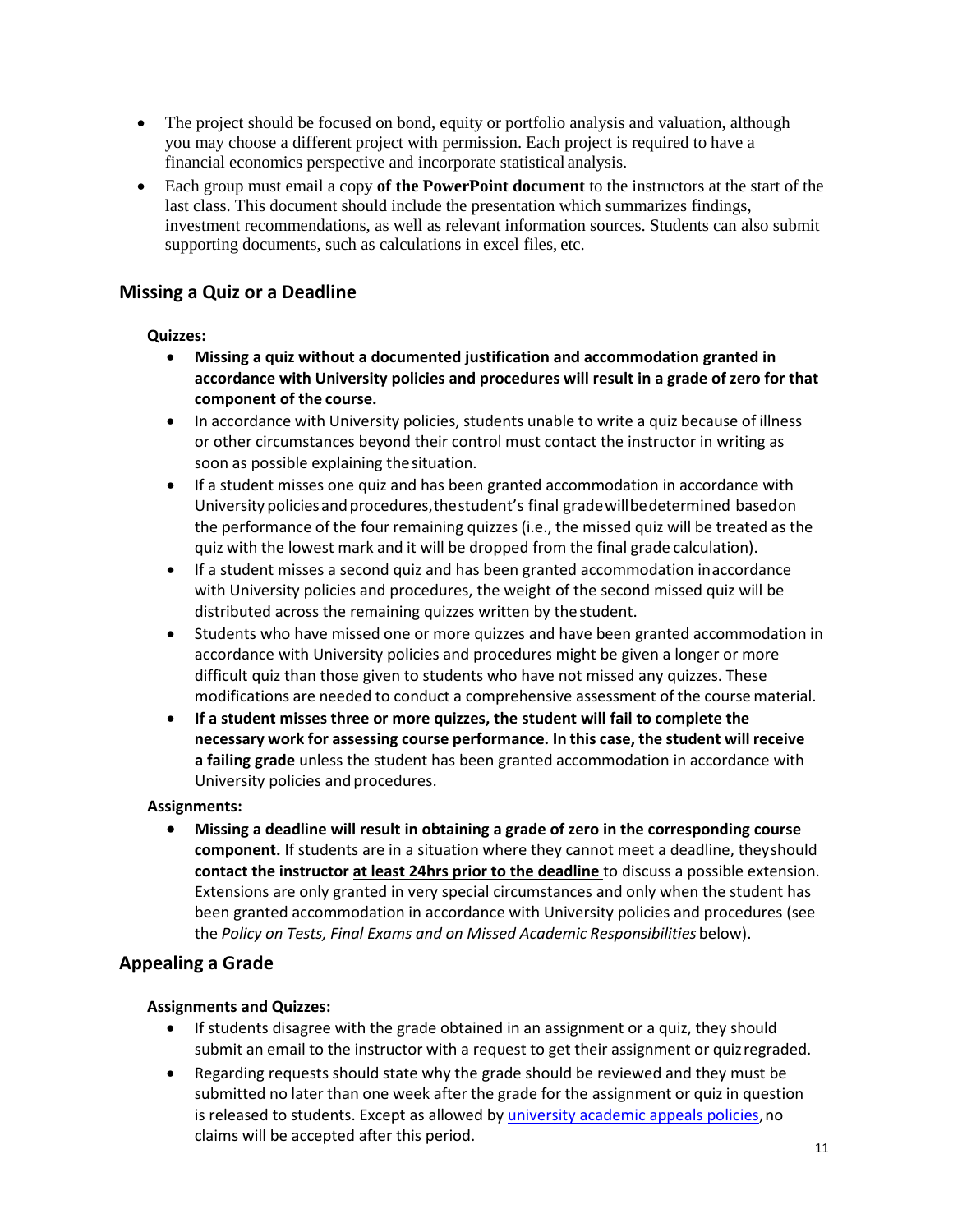# <span id="page-10-0"></span>**Professionalism, Privacy and Copyright**

### **Professionalism:**

• Students are expected to behave honestly and professionally, and to follow th[e Student](https://www.uwo.ca/univsec/pdf/board/code.pdf)  Code of [Conduct.](https://www.uwo.ca/univsec/pdf/board/code.pdf)

# **Privacy and Copyright:**

- All lectures and all course materials, including discussions, lecture notes,presentations, supplementary notes, outlines, syllabi, etc. are **protected bycopyright**.
- Students may take written notes of the materials covered in class for their own educational purposes only. Any other type of information recording or data transfer isnot allowed. Students are also not allowed to distribute their written notes or any other course materials publicly or for commercial purposes without the written consent of the course instructor.
- **Except for the course instructor, participants in this course are NOT allowed to record or distribute any audio, video or any other type of medium or information relating to the course, including lectures, class sessions, meetings, presentations, assignments, readings, lecture notes, or any other course materials.** No student, Teaching Assistant, or any other person or entity may record (or allow others to record), reproduce (or allow others to reproduce), post (or allow others to post) or distribute (or allow others to distribute) lectures, class sessions, meetings, presentations, lecture notes, wiki material, or any other course materials publicly or for commercial purposes without the written consent of the course instructor.

# **Revisions**

### **Changes to the Course Syllabus:**

- Every effort has been taken to make the information in this document as complete andas consistent as possible. However, **the instructor reserves the right to modify the course syllabus or required materials at hisdiscretion.**
- **If this document is changed, the instructor will communicate the changes to students** registered in the course by email and an updated version of the syllabus will be posted on the course website.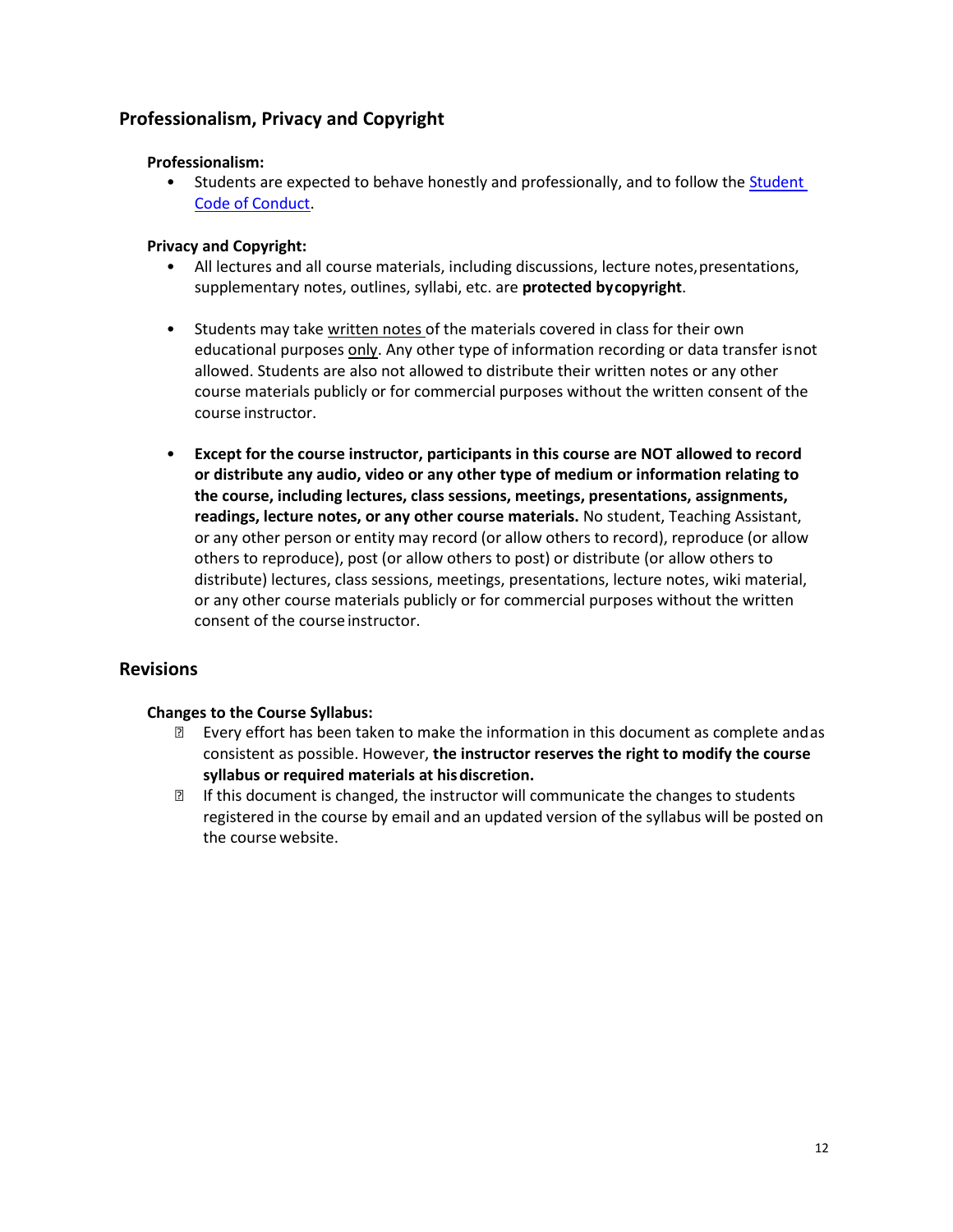# <span id="page-11-0"></span>**Course Schedule and Readings<sup>1</sup>**

| <b>Week</b>    | Lecture          | <b>Topics</b>                                                     | Required<br><b>Readings</b> |
|----------------|------------------|-------------------------------------------------------------------|-----------------------------|
| $\mathbf{1}$   | Jan 12           | The Investment Environment<br>Securities Markets and Transactions | $Ch.1*, 2$                  |
| $\overline{2}$ | Jan 19           | <b>Investment Information and Securities Transactions</b>         | Ch.3                        |
| 3              | <b>Jan 26</b>    | Risk, Return<br>Time Value of Money                               | Ch.4                        |
| 4              | Feb <sub>2</sub> | Modern Portfolio Concepts                                         | Ch.5                        |
| 5              | Feb 9            | <b>Common Stocks</b>                                              | Ch.6                        |
| 6              | Feb 16           | <b>Analyzing Common Stocks</b>                                    | Ch. 7                       |
| $\overline{7}$ | Feb 23           | Spring Reading Week   Classes suspended                           |                             |
| 8              | Mar 2            | <b>Stock Valuation</b>                                            | Ch.8                        |
| 9              | Mar 9            | <b>Fixed-Income Securities</b>                                    | Ch. 10                      |
| 10             | <b>Mar 16</b>    | <b>Bond Valuation</b>                                             | Ch.11                       |
| 11             | Mar 23           | Market Efficiency and Behavioral Finance                          | Ch.9                        |
| 12             | Mar 30           | Managing Your Own Portfolio                                       | Ch.13                       |
| 13             | Apr 6            | <b>Group Presentations</b>                                        |                             |

<sup>1</sup>This schedule is tentative and subject to change. See the course website for additional readings and updates.

\* Assigned for self-study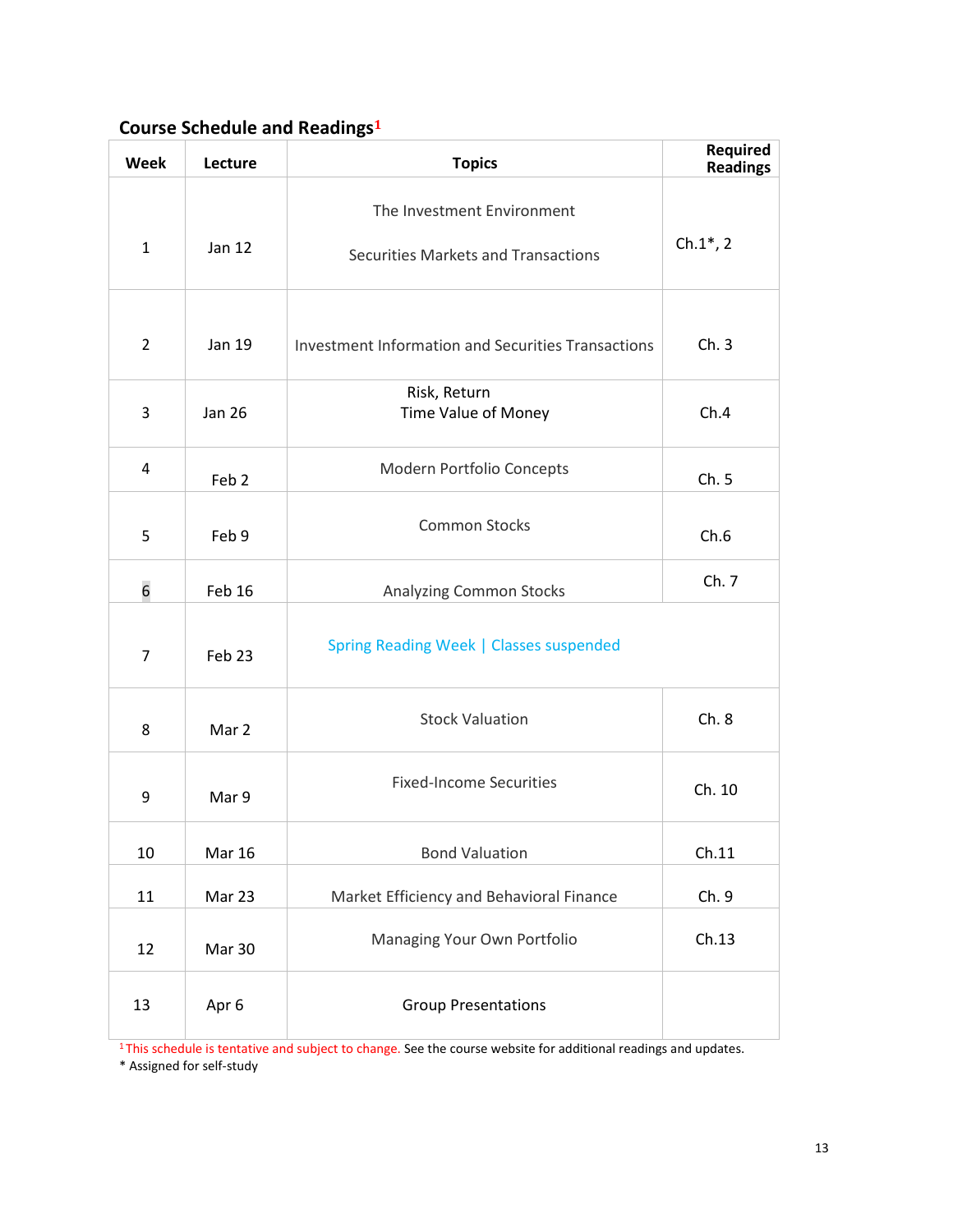# **Please Note Department & University Policies for Winter 2022**

The University expects all students to take responsibility for their own Academic Programs. Students should also check their registration to ensure they are enrolled in the correct courses.

- 1. **Guidelines, policies, and your academic rights and responsibilities** are posted online in the current Western Academic Calendar at[: http://westerncalendar.uwo.ca.](http://westerncalendar.uwo.ca/) Claiming that "you didn't know what to do" is not an acceptable excuse for not following the stated policies and procedures.
- 2. Students must familiarize themselves with the **"Rules of Conduct for Examinations"** [http://www.uwo.ca/univsec/pdf/academic\\_policies/exam/administration.pdf.](http://www.uwo.ca/univsec/pdf/academic_policies/exam/administration.pdf)
- 3. **Cheating as an academic offence:** Students are responsible for understanding what it means to "cheat." The Department of Economics treats cheating incidents very seriously and will investigate any suspect behavior. Students found guilty will incur penalties that could include a failing grade or being barred from future registration in other Economics courses or programs. The University may impose further penalties such as suspension or expulsion.
- 4. **Plagiarism:** Students must write their essays and assignments in their own words. When taking an idea/passage from another author, it must be acknowledged with quotation marks where appropriate and referenced with footnotes or citations. Plagiarism is an academic offence (see Scholastic Discipline for Undergraduate Students in the Western Calendar [http://westerncalendar.uwo.ca/PolicyPages.cfm?Command=showCategory&PolicyCategoryID=1](http://westerncalendar.uwo.ca/PolicyPages.cfm?Command=showCategory&PolicyCategoryID=1&SelectedCalendar=Live&ArchiveID=#Page_20) [&SelectedCalendar=Live&ArchiveID=#Page\\_20\)](http://westerncalendar.uwo.ca/PolicyPages.cfm?Command=showCategory&PolicyCategoryID=1&SelectedCalendar=Live&ArchiveID=#Page_20).

Western University uses software to check for plagiarism and students may be required to electronically submit their work. Those found guilty will be penalized as noted in point 3.

- 5. It is a Department of Economics policy that **NO** assignments be dated, stamped or accepted by staff. Students must submit assignments to the instructor.
- 6. **Appeals**: University policies and procedures for appealing a mark can be found in the Student Academic Appeals section in the current Western Academic Calendar at: [http://westerncalendar.uwo.ca/PolicyPages.cfm?Command=showCategory&PolicyCategoryID=1](http://westerncalendar.uwo.ca/PolicyPages.cfm?Command=showCategory&PolicyCategoryID=1&SelectedCalendar=Live&ArchiveID=#Page_14) [&SelectedCalendar=Live&ArchiveID=#Page\\_14.](http://westerncalendar.uwo.ca/PolicyPages.cfm?Command=showCategory&PolicyCategoryID=1&SelectedCalendar=Live&ArchiveID=#Page_14) **Please note the relevant deadlines.**

Department of Economics procedures for appealing a mark can be found here: [https://economics.uwo.ca/undergraduate/program\\_counselling/responsibilities\\_policies.html#ap](https://economics.uwo.ca/undergraduate/program_counselling/responsibilities_policies.html#appeals) [peals.](https://economics.uwo.ca/undergraduate/program_counselling/responsibilities_policies.html#appeals) The Department will not consider an appeal unless an attempt has been made to settle the matter with the instructor first. Students who remain dissatisfied with the outcome may proceed to submit an appeal to **econugrd@uwo.ca**. Please follow the instructions and use the appeal form shown in the above link.

- 7. **Systematic adjustments of a class grade distribution** (either up or down) can occur in Economics courses. The fact that grades have been adjusted is **not** grounds for an appeal.
- 8. Note the following **add and drop deadlines**: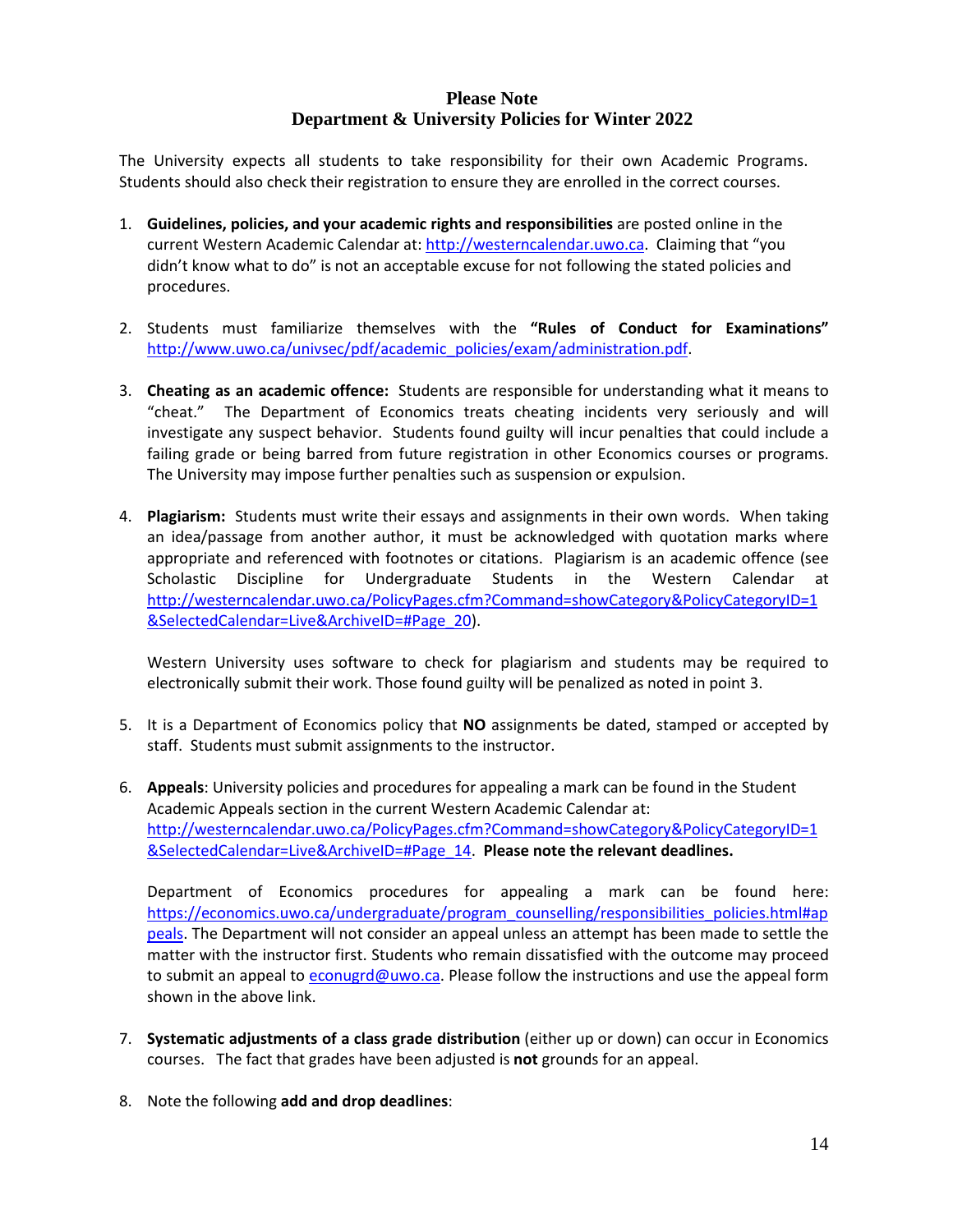Deadline to add a second term half course: **Tuesday January 18, 2022** Deadline to drop a second term half course: **Monday March 14, 2022**

#### **Policy Regarding Makeup Tests and Final Examinations**

Faculty of Social Science policy states that oversleeping or misreading an exam schedule is NOT grounds for a makeup. This rule applies to midterm and final exams in the Department of Economics.

#### **Policies Regarding Academic Accommodation**

- The Faculty of Social Science's policies on academic accommodation are found at [https://counselling.ssc.uwo.ca/procedures/academic\\_consideration.html](https://counselling.ssc.uwo.ca/procedures/academic_consideration.html)
- **Accommodation for Students with Disabilities:** Students with disabilities or accessibility challenges should work with Accessible Education (formerly SSD, see [http://academicsupport.uwo.ca/accessible\\_education/index.html](http://academicsupport.uwo.ca/accessible_education/index.html)), which provides recommendations for accommodation based on medical documentation or psychological and cognitive testing. The accommodation policy can be found here: [Academic Accommodation for Students with Disabilities](https://www.uwo.ca/univsec/pdf/academic_policies/appeals/Academic%20Accommodation_disabilities.pdf).
- **Rewriting Exams and Retroactive Reweighting are NOT Permitted:** Students who proceed to write a test or examination must be prepared to accept the mark. Rewriting tests or examinations, or retroactive reweighting of marks, is **not** permitted. Self-Reported Absences cannot be used once a student has proceeded to start to write a test or exam.
- **Self-Reported Absences:** Students will have two opportunities during the fall and winter terms to receive academic consideration if they self-report a missed assessment using the online self-reported absence portal, provided the following conditions are met: the assessment is missed due to an absence of no more than 48 hours in duration, and the assessment for which consideration is being sought is worth 30% or less of the student's final grade. Students are expected to contact their instructors within 24 hours of the end of the period of the self-reported absence, unless noted otherwise on the syllabus. Students are not able to use the self-reporting option in the following circumstances:
	- for exams scheduled by the Office of the Registrar (e.g., final exams)
	- absence of a duration greater than 48 hours
	- assessments worth more than 30% of the student's final grade
	- if the student has opened or started the test or exam
	- if a student has already used the self-reporting portal twice during the fall/winter terms

If the conditions for a Self-Reported Absence are *not* met, students will need to provide a Student Medical Certificate (SMC) if the absence is medical or provide appropriate documentation if there are compassionate grounds for the absence in question. Students are encouraged to contact their Faculty academic counselling office for more information about